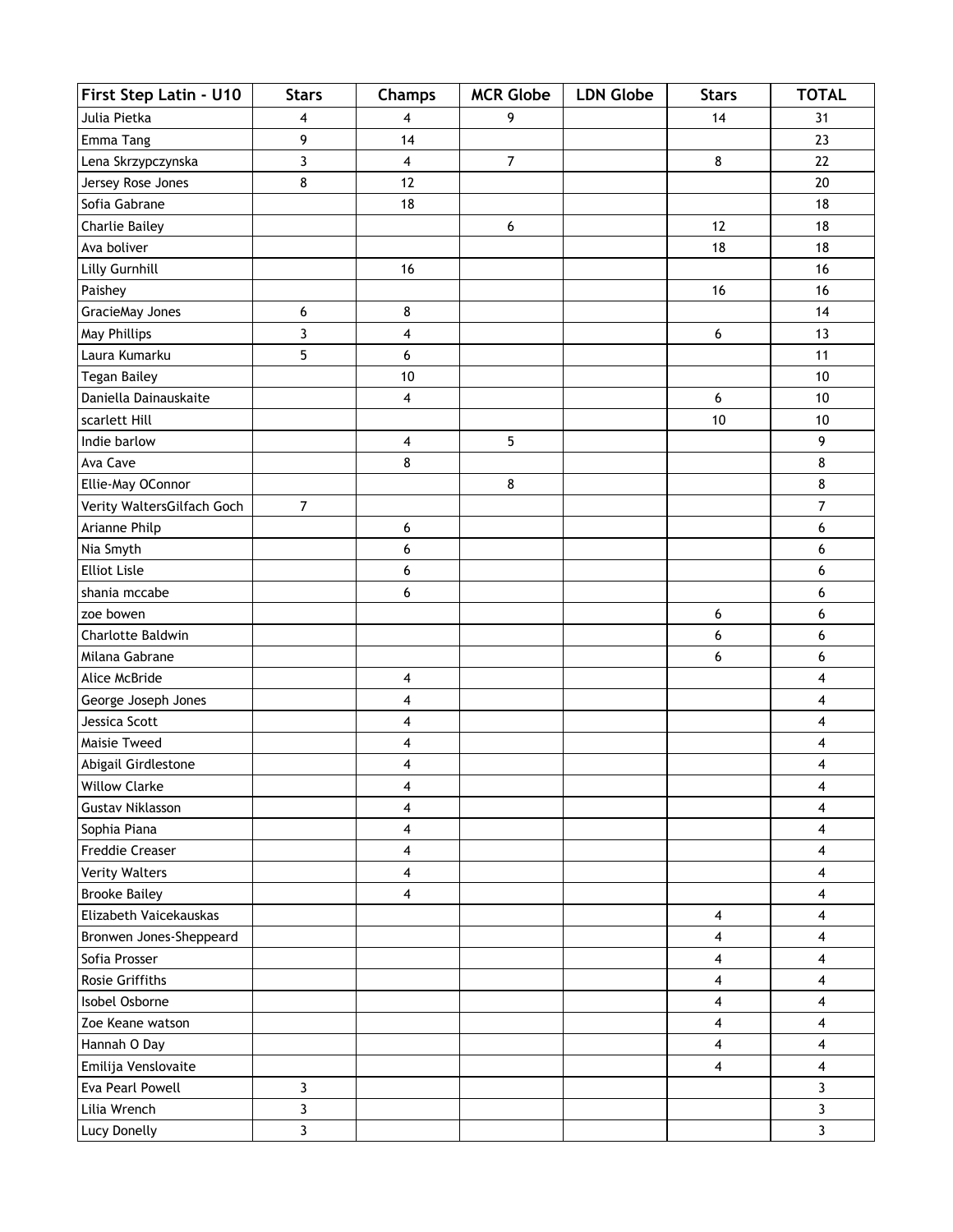| Louisa Ianna-Rose Clarke | 3                       |                         |                  |                  |                         | 3                       |
|--------------------------|-------------------------|-------------------------|------------------|------------------|-------------------------|-------------------------|
|                          |                         |                         |                  |                  |                         |                         |
| First Step Latin - U12   | <b>Stars</b>            | Champs                  | <b>MCR Globe</b> | <b>LDN Globe</b> | <b>Stars</b>            | <b>TOTAL</b>            |
| Alexandra Szymoniak      | 9                       | 16                      | 8                |                  | 18                      | 51                      |
| Ava Cave                 |                         | 8                       |                  |                  | 12                      | 20                      |
| Sofia Gabrane            |                         | 18                      |                  |                  |                         | 18                      |
| Jersey Rose Jones        | 5                       | 12                      |                  |                  |                         | 17                      |
| <b>Hallie Mistry</b>     |                         |                         |                  |                  | 16                      | 16                      |
| GracieMay Jones          | 3                       | 6                       | 6                |                  |                         | 15                      |
| Lilly Gurnhill           |                         | 14                      |                  |                  |                         | 14                      |
| Lena Morajka             | $\mathbf{2}$            | 4                       | 4                |                  | $\overline{\mathbf{4}}$ | 14                      |
| Victoria Rosiak          |                         |                         |                  |                  | 14                      | 14                      |
| Wiktoria Pietka          | $\overline{7}$          | 6                       |                  |                  |                         | 13                      |
| Laura Kumarku            |                         |                         | 5                |                  | 6                       | 11                      |
| Gracie                   | $\overline{\mathbf{4}}$ | 6                       |                  |                  |                         | 10                      |
| India cassinelli         |                         | 10                      |                  |                  |                         | 10                      |
| Claudia Stopa            |                         |                         | 4                |                  | 6                       | 10                      |
| Sophia Gallagher         | $\overline{2}$          |                         |                  |                  | 8                       | 10                      |
| Asha Mei Bhabuta         |                         |                         |                  |                  | 10                      | 10                      |
| Aniela Roberts           |                         |                         | 9                |                  |                         | 9                       |
| Emma Tang                | 8                       |                         |                  |                  |                         | 8                       |
| Daniella Dainauskaite    |                         | 4                       |                  |                  | 4                       | 8                       |
| Ellie-May OConnor        |                         |                         | 7                |                  |                         | $\overline{7}$          |
| Leah Falzon              | 6                       |                         |                  |                  |                         | 6                       |
| <b>Faith Bailey</b>      |                         | 6                       |                  |                  |                         | 6                       |
| <b>Verity Walters</b>    |                         | 6                       |                  |                  |                         | 6                       |
| Lilia Wrench             |                         | 6                       |                  |                  |                         | 6                       |
| Sophia Smith             | $\mathbf{2}$            |                         |                  |                  | 4                       | 6                       |
| Lena Skrzypczynska       |                         |                         |                  |                  | 6                       | 6                       |
| <b>Elliot Lisle</b>      |                         | 4                       |                  |                  |                         | 4                       |
| <b>Felicity Taylor</b>   |                         | 4                       |                  |                  |                         | 4                       |
| <b>Willow Clarke</b>     |                         | 4                       |                  |                  |                         | 4                       |
| <b>Gustav Niklasson</b>  |                         | 4                       |                  |                  |                         | 4                       |
| Sofia Niklasson          |                         | 4                       |                  |                  |                         | 4                       |
| Emily Brown              |                         | 4                       |                  |                  |                         | 4                       |
| Alice Bird               |                         | 4                       |                  |                  |                         | 4                       |
| EBONY BARBÉ              |                         | 4                       |                  |                  |                         | 4                       |
| <b>Tegan Bailey</b>      |                         | 4                       |                  |                  |                         | 4                       |
| Ana Erika Tudor          |                         | $\overline{\mathbf{4}}$ |                  |                  |                         | $\overline{\mathbf{4}}$ |
| Sofia Prosser            |                         |                         |                  |                  | 4                       | 4                       |
| Rosie Griffiths          |                         |                         |                  |                  | 4                       | 4                       |
| May Phillips             |                         |                         |                  |                  | 4                       | 4                       |
| Zoe Keane watson         |                         |                         |                  |                  | 4                       | 4                       |
| Natalia Racut            |                         |                         |                  |                  | 4                       | 4                       |
| Paishey                  |                         |                         |                  |                  | 4                       | 4                       |
| Julia Pietka             |                         |                         |                  |                  | 4                       | 4                       |
| Emilija Venslovaite      |                         |                         |                  |                  | 4                       | 4                       |
| Miley jones              |                         |                         |                  |                  | 4                       | 4                       |
| Lena Kostuj              |                         |                         |                  |                  | 4                       | 4                       |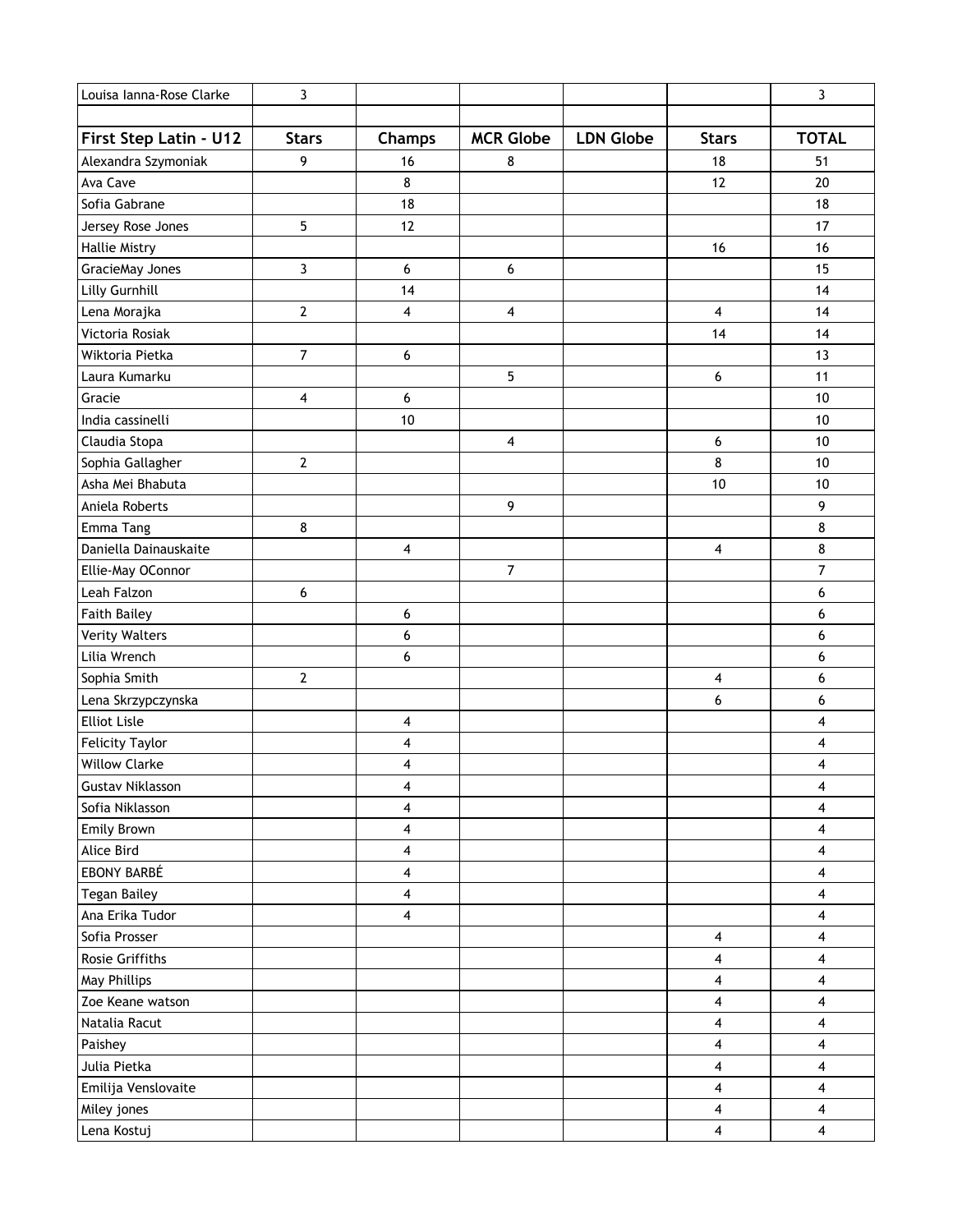| Noah Mifsud              | 3              |                  |                  |                  |              | 3              |
|--------------------------|----------------|------------------|------------------|------------------|--------------|----------------|
| Amelie Gruar             | 3              |                  |                  |                  |              | 3              |
| <b>Phoebe Davies</b>     | 3              |                  |                  |                  |              | 3              |
| Louisa Ianna-Rose Clarke | 3              |                  |                  |                  |              | 3              |
| Julia Szeloch            | $\overline{2}$ |                  |                  |                  |              | $\overline{2}$ |
| Lucy Donelly             | $\mathbf{2}$   |                  |                  |                  |              | $\mathbf{2}$   |
| Daisy Blanchard          | $\mathbf{2}$   |                  |                  |                  |              | $\overline{2}$ |
|                          |                |                  |                  |                  |              |                |
| First Step Latin - U14   | <b>Stars</b>   | Champs           | <b>MCR Globe</b> | <b>LDN Globe</b> | <b>Stars</b> | <b>TOTAL</b>   |
| Julia Skrzypczynska      | 8              | 6                | 6                |                  | 14           | 34             |
| Nicola Morajka           | 6              | 10               | 5                |                  | 12           | 33             |
| Julia Szeloch            |                | 6                | 7                |                  | 16           | 29             |
| Robyn Doyle              |                | 18               | 9                |                  |              | 27             |
| Wiktoria Pietka          |                |                  | 8                |                  | 18           | 26             |
| Sofia Szucsova           |                | 16               |                  |                  | 6            | 22             |
| <b>Charlotte Bragg</b>   |                | 14               |                  |                  |              | 14             |
| Sylwia Pazdro            |                | 12               |                  |                  |              | 12             |
| Maia Davis AMA-3329      |                |                  |                  |                  | 10           | 10             |
| Isabella Muggridge       | 9              |                  |                  |                  |              | 9              |
| Keeley Bolton            |                | 8                |                  |                  |              | 8              |
| Maja Kwolek              |                |                  |                  |                  | 8            | 8              |
| Megan Fuller             | $\overline{7}$ |                  |                  |                  |              | $\overline{7}$ |
| Joe Freegard-Hardinges   |                | 6                |                  |                  |              | 6              |
| Hannah Campbell          |                | 6                |                  |                  |              | 6              |
| Tiegan Bennett           |                | 6                |                  |                  |              | 6              |
| Daniel Morgan            |                | 6                |                  |                  |              | 6              |
| Natalia Or owska         |                |                  |                  |                  | 6            | 6              |
| Paige Goldfinch          | 5              |                  |                  |                  |              | 5              |
|                          |                |                  |                  |                  |              |                |
| First Step Latin - U16   | <b>Stars</b>   | Champs           | <b>MCR Globe</b> | <b>LDN Globe</b> | <b>Stars</b> | <b>TOTAL</b>   |
| Charlie Brown            | 7              | 18               |                  |                  |              | 25             |
| Eva Postlethwaite        |                | 12               |                  |                  | 8            | 20             |
| Wiktoria Pietka          |                |                  |                  |                  | 18           | 18             |
| Julia Skrzypczynska      |                |                  |                  |                  | 16           | 16             |
| Martina Dainauskaite     |                | 14               |                  |                  |              | 14             |
| Julia Szeloch            |                |                  |                  |                  | 14           | 14             |
| Maia Davis AMA-3329      |                |                  |                  |                  | 12           | 12             |
| Mali Harris              |                | $10\,$           |                  |                  |              | 10             |
| Nicola Morajka           |                |                  |                  |                  | $10$         | 10             |
| Isabella                 | 9              |                  |                  |                  |              | 9              |
| Maggie Davis             | 8              |                  |                  |                  |              | 8              |
| Millie Richardson        |                | $\bf 8$          |                  |                  |              | 8              |
| Hannah Campbell          |                |                  |                  |                  | 8            | 8              |
| Megan Fuller             | 6              |                  |                  |                  |              | 6              |
| Keeley Bolton            |                | $\boldsymbol{6}$ |                  |                  |              | 6              |
| Kirsten Campbell         |                | 6                |                  |                  |              | 6              |
| Kiera Feldon             |                |                  |                  |                  |              |                |
|                          |                | 6                |                  |                  |              | 6              |
| Robyn Doyle              |                |                  |                  |                  | 6            | 6              |